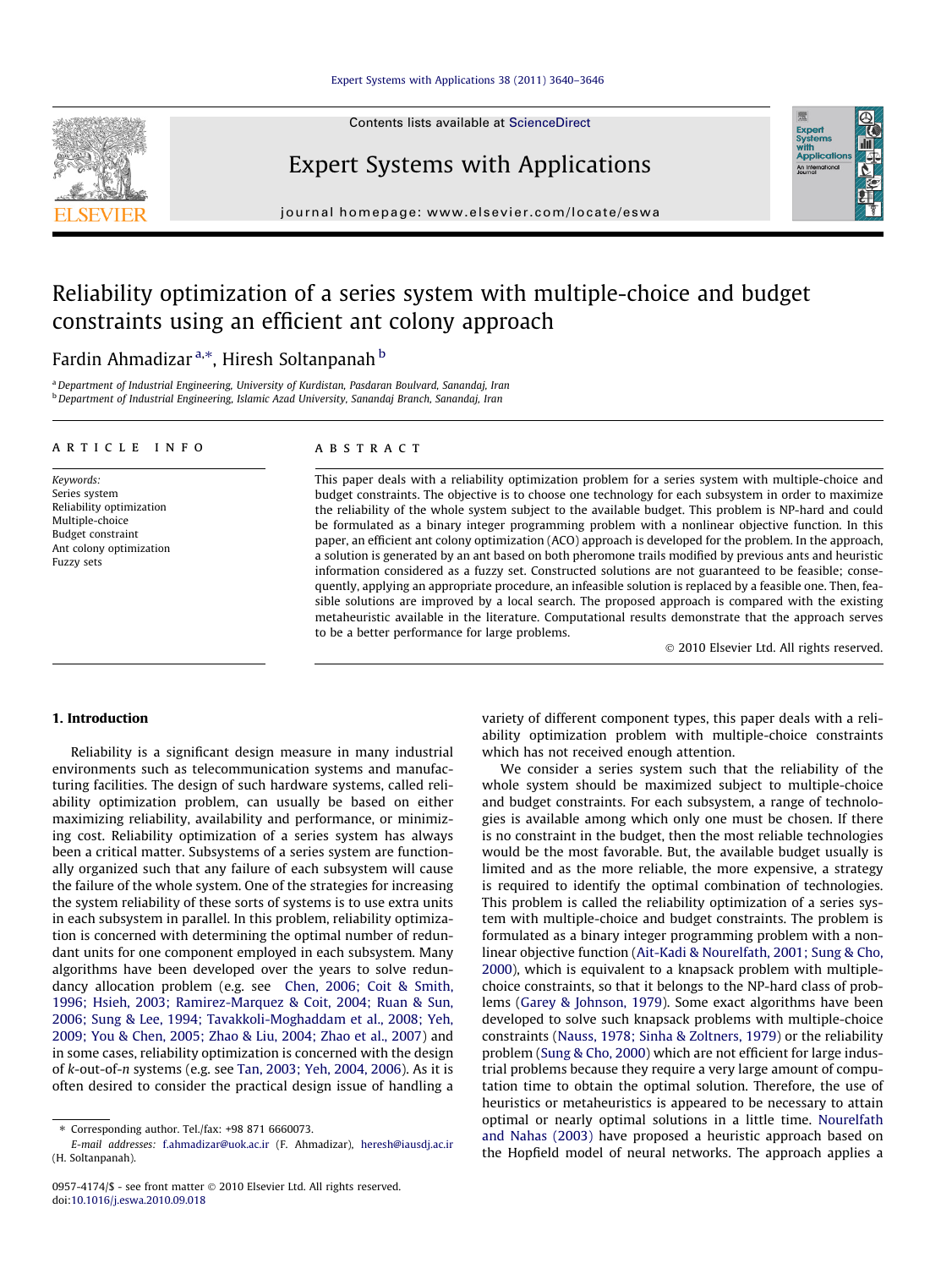new model of Hopfield networks, where neurons take quantized values rather than just binary or continuous values. This heuristic is quickly able to obtain optimal or nearly optimal solutions of small problems. The first modern metaheuristic (and the only one based on our knowledge) has been proposed by [Nahas and](#page--1-0) [Nourelfath \(2005\)](#page--1-0) to solve the problem. In this algorithm, which is an ant system, called AS, a penalty treated in the pheromone trails update is employed for infeasible solutions concerning to the budget constraint. The penalties are proportional to the amount of budget violations. Also, a local search is applied to improve constructed solutions. The AS approach is quickly able to obtain optimal or nearly optimal solutions of large problems.

In this paper, we develop an efficient ant colony system, called ACS, for the problem. Ant colony optimization (ACO) ([Dorigo, 1992;](#page--1-0) [Dorigo et al., 1996; Dorigo & Stutzle, 2003](#page--1-0)) is a metaheuristic developed for solving discrete optimization problems. An ACO algorithm is a population-based approach based on the behavior of real ant colonies using pheromones as a communication medium. Real ants are capable of finding the shortest path from their nest to a food source without using visual cues. In the ACS approach, a solution is generated by applying a pseudo-stochastic rule based on a combination of the previous solutions results and the knowledge related to the problem as two fuzzy sets. The unfeasibility of constructed solutions is removed by replacing an infeasible solution by a feasible one based on a neighborhood search procedure. Each solution is then improved by an interesting local search. A set of large problems is used for evaluating the proposed approach.

The remainder of the paper is organized as follows. The next section gives the problem statement as a binary integer programming problem with a nonlinear objective function. The proposed ant colony approach is described in Section 3. Section [4](#page--1-0) provides computational experiments and finally, concluding remarks are given in Section [5.](#page--1-0)

#### 2. Problem formulation

Consider a series system that includes S different subsystems. For subsystem *i*, there exist  $N_i$  available technologies with different characteristics such as cost and reliability. Let  $C_{ii}$  and  $R_{ii}$  be, respectively, the cost and reliability of subsystem  $i$  when technology  $j$  is used. Total available amount of budget is B. The optimization problem is to choose only one technology for each subsystem to maximize reliability of the whole system  $(R_{sys})$  subject to the available budget. In order to formulate the problem in mathematical expression, decision variable  $x_{ii}$  is addressed as follows:

$$
x_{ij} = \begin{cases} 1, & \text{if subsystem } i \text{ uses technology } j \\ 0, \text{otherwise} \end{cases}
$$

Then, the problem is formulated as the following binary integer programming problem with one nonlinear objective function:

$$
\begin{aligned}\n\text{Max} \quad R_{sys} &= \prod_{i=1}^{S} \left( \sum_{j=1}^{N_i} x_{ij} R_{ij} \right) \\
\text{s.t.} \quad \sum_{i=1}^{S} \sum_{j=1}^{N_i} x_{ij} C_{ij} &\leq B\n\end{aligned} \tag{1}
$$

$$
\sum_{j=1}^{N_i} x_{ij} = 1, \quad \forall \ i = 1, 2, ..., S
$$
 (2)

$$
x_{ij} = \{0, 1\}, \quad \forall \ i = 1, 2, \dots, S, \ j = 1, 2, \dots, N_i \tag{3}
$$

Constraint (1) represents the budget constraint, constraint (2) represents the multiple-choice constraint and constraint (3) defines the decision variables.

#### 3. Proposed ant colony approach

In this paper, an ant colony system [\(Dorigo & Gambardella,](#page--1-0) [1997a, 1997b](#page--1-0)) based approach is developed for solving the reliability problem under consideration. To apply an ACO metaheuristic to a combinatorial optimization problem, it is appropriate to represent the problem by a graph  $G = (n, \infty)$ , where n and  $\infty$  are, respectively, the nodes and edges. To represent the problem as such a graph, two types of nodes are introduced: the set of nodes  $\eta_1$  containing one element for each subsystem and the set of nodes  $\eta_2$  containing one element for each technology. Furthermore, the edges  $\circ$  connect subsystems to their available technologies, that is, each node in  $\eta_1$  is connected to each of the corresponding nodes in  $\eta_2$  by an edge. In the proposed approach, an ant starts from the first subsystem and chooses (moves to) one of the available technologies for this subsystem. Then, the ant iteratively moves to the next subsystem and chooses a technology. At each step, a technology is chosen by applying a transition rule so-called pseudo-random proportional rule. Note that the generated solution may be infeasible; because constraints (2) and (3) are guaranteed during the construction process, but the total cost of the chosen technologies may be greater than B.

#### 3.1. General structure of the approach

The general structure of the approach can be represented as follows (the next sections provide the details).

#### Algorithm 1

| Step 1. The pheromone trails and the parameters are set.       |
|----------------------------------------------------------------|
| Step 2. The following procedures are iterated Max_iter (an     |
| integer parameter) times:                                      |
| Step 2.1. The following actions are iterated Ant size (an      |
| integer parameter) times:                                      |
| A. A solution is constructed by repeatedly applying the        |
| transition rule.                                               |
| B. If the solution is infeasible, it is replaced by a feasible |
| one using Algorithm 2.                                         |
| C. If it is possible, the solution is improved by Algorithm 3, |
| i.e., the local search procedure.                              |
| D. The pheromone trails related to the chosen                  |
| technologies are finally modified according to the local       |
| updating rule.                                                 |
| Step 2.2. The pheromone trails are modified according to       |

the global updating rule.

Step 3. The best solution found is printed.

#### 3.2. Pseudo-random transition rule

Artificial ants probabilistically build solutions by iteratively choosing technologies by taking into account both the heuristic information on the problem and the (artificial) pheromone trails which change dynamically at run-time. An ant chooses one of the available technologies to assign to the current subsystem as follows: with probability  $q_0$  an ant k for subsystem i selects the technology j for which the product between the pheromone trail and the heuristic information is maximum, that is,

$$
j = \arg \max[\tau_{ij}(\eta_{ij})^{\beta}] \tag{4}
$$

where  $\tau_{ij}$  and  $\eta_{ij}$  are, respectively, the pheromone trail and heuristic information between subsystem  $i$  and technology  $j$  – denoted by edge  $(i, j)$ . Also,  $\beta$  is a positive parameter denoting the relative importance of the heuristic information versus the pheromone trail.